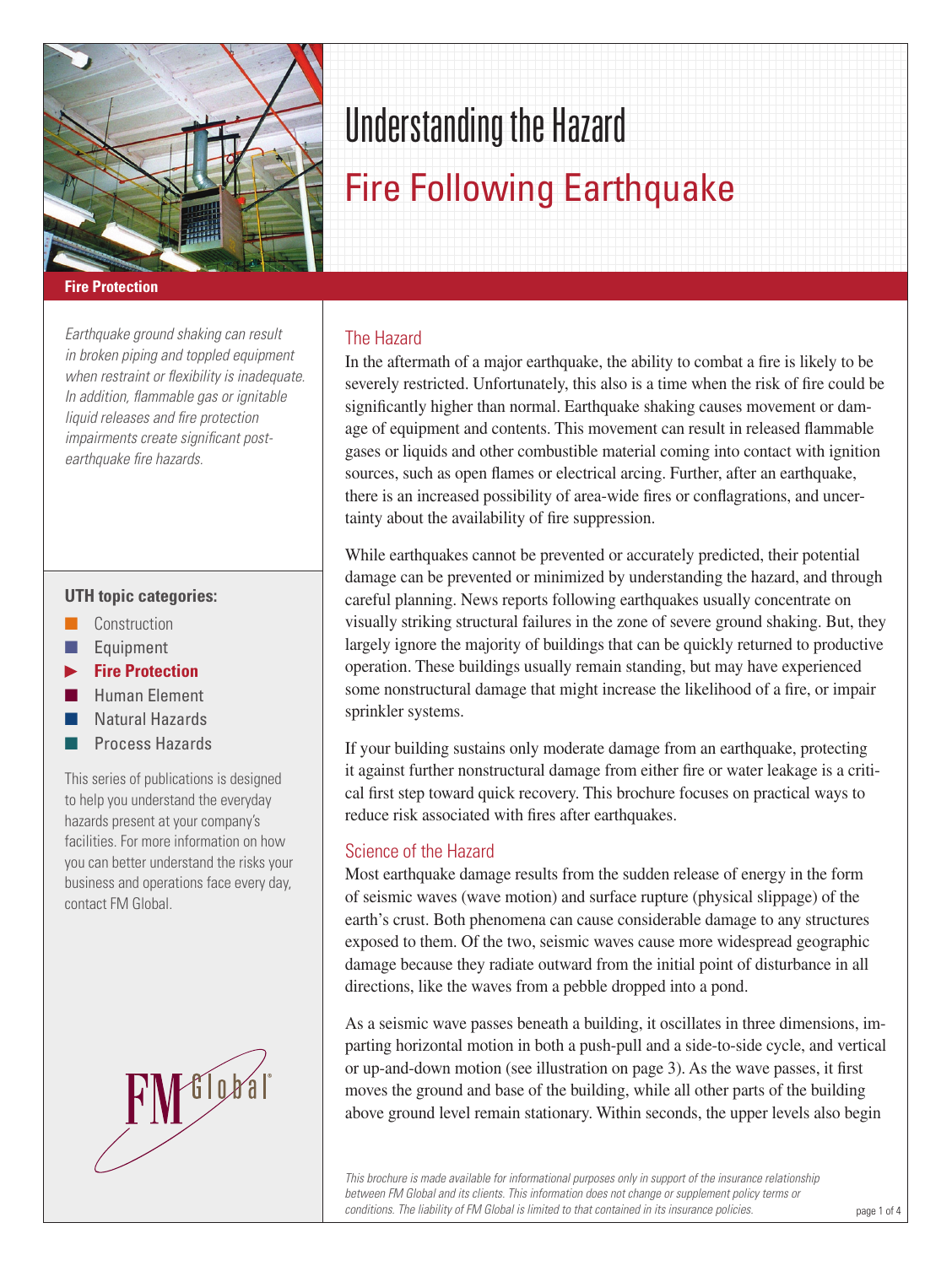## *What you can do at your facility*

## *Now:*

- $\blacksquare$  Install earthquake-actuated shutoff valves where flammable gas or ignitable liquid is piped into buildings.
- Incorporate earthquake-incidentresponse into emergency-response team activities.

## *Soon:*

- $\blacksquare$  Survey flammable gas or ignitable liquid equipment and piping inside buildings for adequate restraint and piping flexibility.
- If deficiencies are observed, contact FM Global for an earthquake review addressing fire following earthquake.
- Review *Understanding the Hazard: Lack of Earthquake Bracing on Sprinkler Systems* (P0042).
- $\blacksquare$  Implement corrective measures as soon as possible to resolve any seismic upgrade recommendations for fire following earthquake and fire protection systems.
- Conduct earthquake-specific training with your emergency-response team.
- $\blacksquare$  If you have specific earthquake concerns, contact your FM Global client service team to learn of additional engineering service opportunities.
- $\blacksquare$  Prevent future problems by requiring FM Global review of new construction projects, fire protection installations, and modifications to protection.
- $\blacksquare$  Develop minimum seismic design standards and specifications to be followed for all construction and new equipment installations.
- Develop an earthquake-recovery plan.

moving in the direction of the initial motion. The base will have reversed direction, however, because of the wave's motion (push-pull); as a result, the base and upper levels oscillate, often moving in opposite directions.

As the cycle continues, the entire structure moves and sways. Earthquake ground motions typically are amplified by the building — horizontal design forces at the roof can be two- to four-times larger than those at ground level. Earthquake forces on objects in a building also are affected by the items' physical properties (e.g., mass and stiffness). For example, heavier items will experience larger forces. Moreover, an earthquake can cause inadequately anchored equipment to slide, overturn or swing, regardless of size or weight. Piping or electrical connections to this equipment can be severed unless adequate flexibility has been provided. Fittings and couplings on unbraced piping can separate or leak due to excessive bending, rotation or movement. Excessive swaying of the pipe can damage hangers, resulting in loss of vertical support for the pipe, and often leading to catastrophic failure.

Fires after earthquakes commonly initiate from electrical or fuel gas-related sources because their use is widespread. In the United States, natural gas (methane) is a factor from 15 to 50 percent of the time, and electrical ignitions typically account for 40 percent or more of post-earthquake fires. Ignitable liquid spills, chemical reactions and the contact of combustibles with heat sources also have initiated or contributed to many fires after earthquakes.

## Loss Experience

Although the chance of a fire is greatly increased after an earthquake, losses from large post-earthquake fires are less common than losses from shake damage to structural and nonstructural items (including fire sprinkler systems). When fires do occur, however, they have the potential to be extremely large events. A notable example took place in northern California in 1992, when an uncontrolled fire burned to the ground a retail building insured by FM Global. Multiple breaks in underground piping caused a fire pump to overheat and shut down when cooling water was lost, depriving the sprinkler system of water to control the fire. The breaks also allowed two  $500,000$ -gallon  $(1890 \text{ m}^3)$  elevated fire protection water tanks to completely drain.

It is important to recognize that minor changes in conditions can make a big difference in the number of fires and their outcome. For example, industry data from the 1994 Northridge, Calif., earthquake (magnitude 6.8) indicates there were more than 14,000 leaks in natural gas lines and at least 110 fires in the shaken area. Electric service was interrupted for at least one hour throughout the area, reducing the potential for fire. After four hours, power had been restored to only 22 percent of customers. If electricity had not been lost and only 1 percent of the 14,000 gas leaks had found an electrical ignition source, the number of fires would have more than doubled.

Controlling post-earthquake fires can be much more difficult than fire control in ordinary conditions. Multiple post-earthquake fires and physical damage can delay fire service response and reduce or exhaust water supplies. At FM Global customer facilities surveyed in areas of highest ground shaking during the North-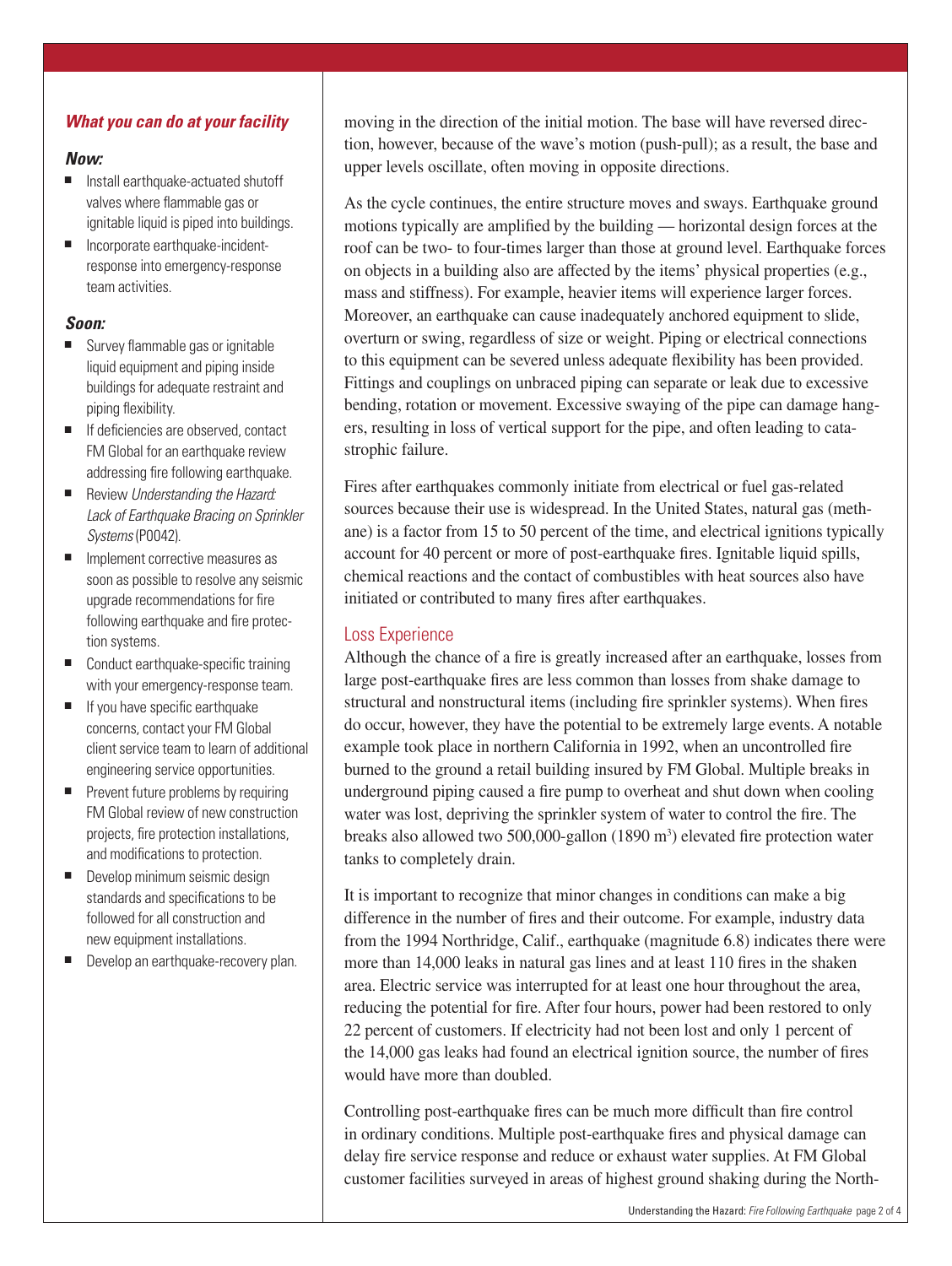## *Reducing Losses*

## *Fire prevention is critical because post-earthquake conditions can cause the following results:*

- Multiple simultaneous ignitions: typically, 50-75 percent of earthquakeinitiated fires start immediately after the event.
- Fires grow undetected: damaged alarm equipment and overtaxed communication systems often allow fires to grow.
- Delayed fire service response: delays are common due to the large number of fires, other emergencies, damage to fire stations and blockage of access routes.
- Impaired fire protection systems: onsite protection often performs poorly when seismic protection is inadequate. Public water supplies often are reduced or exhausted due to pipe breaks and demands of fighting multiple fires.

## *Fire management and emergency response remain key because fires can still occur for these reasons:*

- $\blacksquare$  Uncontrolled ignition sources: it is impossible to identify all ignition sources (most electrical ignitions, for example, occur in distribution elements, like wiring). Ignitions created by installation mistakes, material defect, or manufacturing processes often are difficult to find or impractical to eliminate.
- Delayed ignitions: fires often occur as a result of restoration of electrical and gas service in damaged buildings. Equipment or cooling system damage has resulted in overheating and fire in equipment that remains operating.

#### Example of differential movement (in one dimension)



**Earthquake force + inertia = the effect of seismic wave**

ridge earthquake, 74 percent of those with inadequately braced sprinkler systems experienced sprinkler leakage or failure. Moreover, 27 locations lost access to their water supply. Had fire occurred at any of these facilities, it would have almost certainly been larger than under normal circumstances, with buildings burning to the ground in some cases.

## Achieving Adequate Seismic Protection

Preventing releases of flammable gas and ignitable liquid from equipment and piping is the most practical way to significantly reduce the risk of fire following earthquake. This risk can be mitigated by installing affordable, effective earthquake-actuated shutoff valves that stop the flow of flammable or ignitable material; by restraining equipment and piping and by providing appropriate flexibility in piping. At some sites, it may be practical to mitigate other deficiencies to reduce fire risk.

## Earthquake-Actuated Shutoffs

Earthquake-actuated shutoff valves, unlike excess flow valves, stop the flow until it is safe to restart. They often are provided directly on small flammable gas lines. In other designs, flow in a pipe can be stopped, or other processes shut down, by a signal sent from a separate seismic sensor to a control panel or valve.

## **Restraint**

The probability of a fire is not uniform from site to site; facilities with significant deficiencies are more likely to have a fire. For example, it has been estimated that restraining gas-fired equipment reduces the risk that a fire will be initiated at this equipment by more than 80 percent.

Restraint of equipment and piping is needed to limit damage and consequent flammable or ignitable material release or fire initiation. Equipment restraint prevents sliding, overturning and swinging. Braced piping will withstand earthquake motions because the pipes move with the building as one unit, not as individual parts.